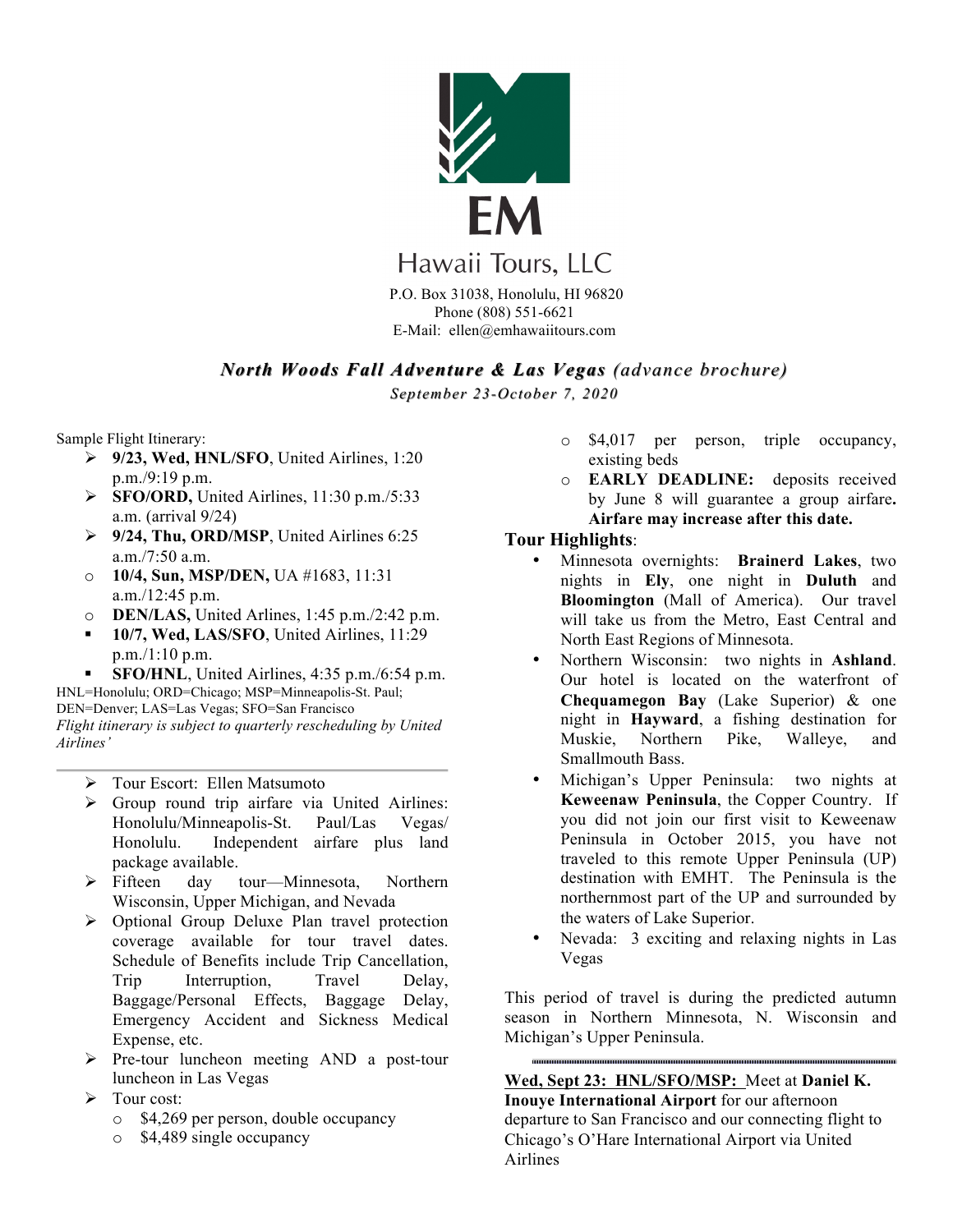## **Thu, Sep 24 Chicago/Minneapolis-St. Paul / Little Falls / Brainerd, MN**

Upon arrival at the Minneapolis-St. Paul International Airport, we will board our motor coach and proceed for an early morning optional breakfast. The owner and guide of **MN Backyard Birds** will meet us in **Little Falls, MN** for a visit to **Crane Meadows National Wildlife Refuge**. This refuge is a protected watershed and one of the largest nesting populations of the **Greater Sandhill Cranes** in Minnesota. The **Common Loon** is Minnesota's state bird and one of the most vocal water birds. We will be in search to see and/or hear the Common Loon's **yodel, Tremelo (crazy manic laugh), Wail** or **Hoot** during our tour of Brainerd and a few of Brainerd's crystal lakes. Our hotel is located on the shores of **Gull Lake**, a spring-fed lake with a mile-long sandy beach. Brainerd is centrally located within the state of Minnesota, surrounded by more then 500 lakes and one of two gateway communities to the Lakes area. Receive one complimentary round of FootGolf or Golf on the Legacy Par 3 course. *FootGolf: a combination of soccer and golf and played with players kicking a soccer ball into a 22 inch cup in as few shots as possible.* Accommodations: Cragun's Resort & Hotel

## **Fri, Sept 25: Brainerd/Ely, MN**

We will proceed to Ely (*EE-lee*), MN, a gateway to one of America's last pure outdoor area…**Welcome to Ely, Minnesota & the North Woods**! Enjoy a two-night stay at the **Grand Ely Lodge** with lake view rooms. Ely is located within the Minnesota Iron Range and began shipping iron ore to Two Harbors and Duluth in 1888. Downtown Ely has approximately 19 murals which honors their history and Ely's treasures. Enjoy a city tour of downtown Ely. This afternoon we will visit the **Ely-Winton History Museum**, located on the Vermilion Community College campus providing insight of the Ojibwa, fur trade, mining, logging and the voyageurs. Meal: Breakfast. Accommodations: TBA. **Sat, Sept 26: Ely, MN**

After a leisurely breakfast, we will visit the **International Wolf Center** for a self-guided experience. Enjoy the opportunity to look a gray wolf in the eye, learn about the wolf's habitat, take photos of the Exhibit Pack in their natural habitat, and view a film presentation, *Wolves and Humans*. Note: the Black Bear and Timber Wolves are seen in the northern woodland areas as well as beavers, frogs & toads, loons, moose, red fox and whitetail deer. Ely is the gateway of the **Boundary Waters Canoe Area Wilderness** with more then one million acres of ancient forest, waterways and virgin areas. Enjoy a visit to the **Dorothy Molter Museum** who was affectionately known as the **Root Beer Lady**. Dorothy lived most of her 56 years on the **Isle of Pines on Knife Lake** accessible by seaplanes and motorboats. Traveling by motorboats required carrying the boat and motor over land in order to arrive at Knife Lake. Changes to this area occurred between 1948 and 1984 and acquired a designation as a wilderness area with only canoe travel. This area was then known as the largest U.S. wilderness east of the Mississippi that eliminated all motorized transportation, removed residences, buildings, businesses and the roads. In 1975, Dorothy was granted an exception to remain in this wilderness as a *service volunteer in service* and allowed to stay until she passed away in 1986 at 79 years of age. Dorothy's home was among the most isolated in the country and required a day and a half of travel from her home to the nearest road. The closest town from Dorothy's cabin was 36 miles away. After her death, the cabin was taken apart and moved to Ely, otherwise the Forest Service was directed to burn her cabin by a certain date. This was the only time an exception was granted to use motorized snowmobile transportation for this move. Relatives and friends helped brew her famous root beer and averaged over 10,000 bottles per summer. **Charles Kuralt**, CBS broadcaster, visited Ely often until he passed away in 1997. Our day is not over, we will visit the **North American Bear Center** and learn about their behavior, relations with humans and meet the ambassador bears. Meal: Breakfast-- Accommodations: TBA

## **Sun, Sept 27: Ely/Two Harbors/Duluth, MN**

This morning enjoy a scenic back-roads drive from Ely's scenic highway through the **Superior National Forest** to Highway 61. We will pass through the Village of **Finland**, one of the last areas of Minnesota to be settled by the **Finns** and **Scandinavians** in the late 1890s. Electricity was brought into this area in 1939. We will travel **Lake Superior's scenic Highway 61**. A rest break is scheduled at **Split Rock Lighthouse** with excellent restrooms and a great gift shop with Minnesota products. We have an early afternoon boarding for our train ride. With Mother's Nature cooperation, enjoy a **fall foliage train ride** with river and lake views. The train travels alongside the **St. Louis River** and crosses the **Mud Lake Causeway**. Our hotel is located within walking distance of **Duluth's Canal Park**. There are many restaurants and shops in this old warehouse district. There is a 4.2-mile long lake walk fronting **Lake Superior**. You may also watch ships from around the world entering or leaving the **Port of Duluth**. In the evening enjoy complimentary **toasted marshmallow or smores** at the outdoor grill. Meal: Breakfast & Boxed Lunch--Accommodations: Inn on Lake Superior

## **Mon, Sept 28: Duluth/Ashland, WI**

Enjoy a tour of **The Glensheen Estate** in Duluth. The **Congdon Estate** was built in 1908 at a cost of \$854,000 but is now valued at \$22 million dollars. This is a **Lake Superior waterfront property** and was landscaped with all utilities running underground for the mansion, carriage house, boathouse, and the gardener's cottage. A 60,000-gallon reservoir provided water for the grounds.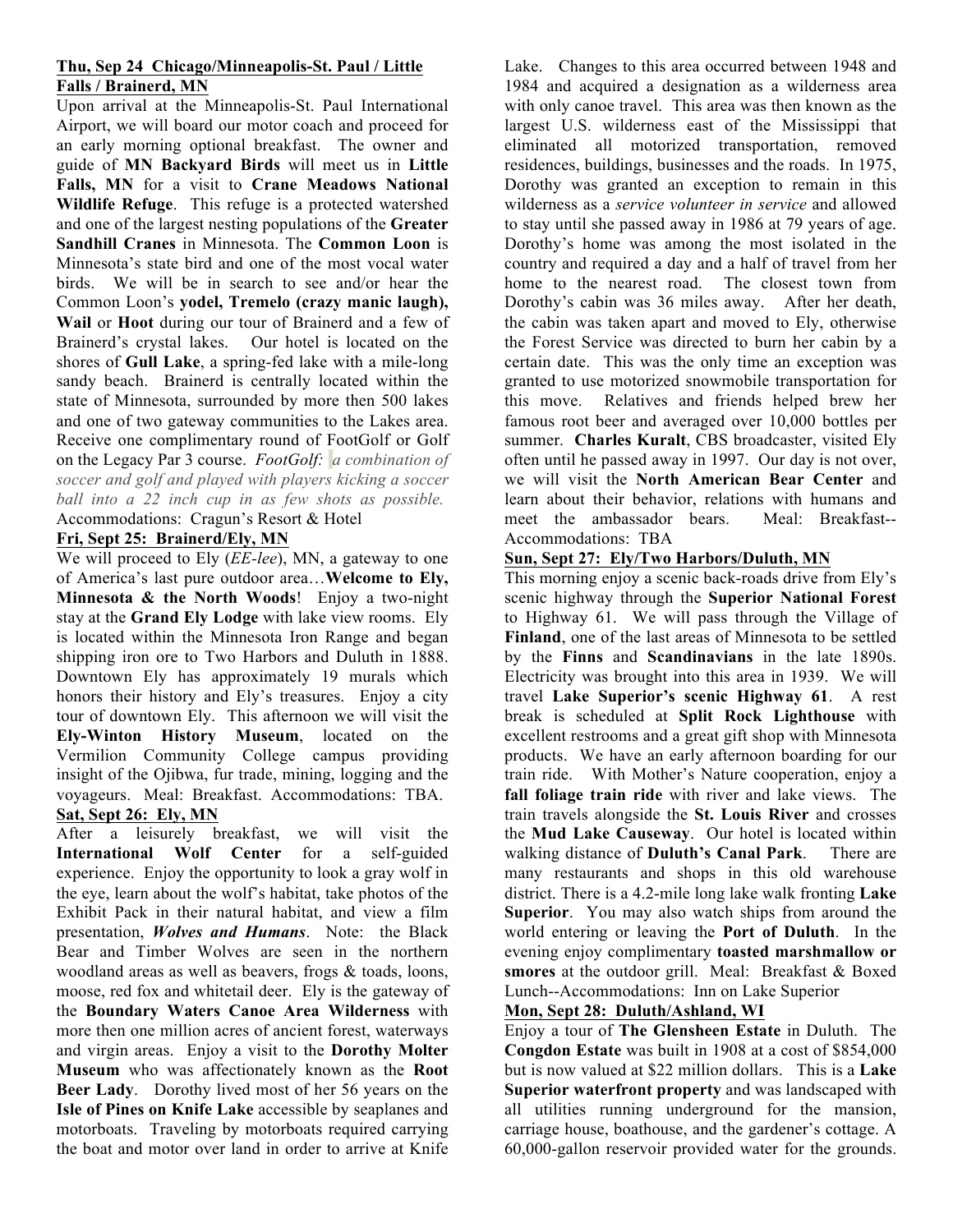The pier was the largest private pier on Lake Superior. We will tour the lower level and first and second floor of this estate. We will proceed to **Ashland, WI**, (a twonight stay) known as the heart and soul of **Chequamegon Bay**. Our hotel is located on the shores of Chequamegon Bay, an inlet of Lake Superior. The Bay area is the best birding destination in the Mid-West with almost 300 bird species. Meal: breakfast. Accommodations: Best Western The Hotel Chequamegon, a premier Victorian-style resort

## **Tue, Sept 29: Ashland/Bayfield/Ashland, WI**

We will travel to the City of **Bayfield**. Many of the structures were built in the 1800s and are listed on the National Register of Historic Places. Enjoy a **grand catamaran cruise of the Apostle Islands** which will include views of **Raspberry Island Lighthouse, Devils Island, Manitou Fish Camp, Wildlife, Sea Stacks (rock formations) and the sea caves**. Centuries of wave action within the Apostle Islands have created sea caves with delicate arches, vaulted chambers and honeycombed passageways into cliffs on the north shores of **Devils Island**. The lake's wave action will depend how close the catamaran will be able to approach the sea cave. Each winter **Ice Cave** enthusiasts eagerly await notice if the ice caves open for tours. I believe the last ice cave tour was offered in 2014; ice cave tours are becoming a rare situation. During extreme winter situations, an ice bridge may connect **Sand Island** to the mainland. Ice extends to the cliff tops and the waterfall hardens. During optimum winter conditions, needlelike icicles and scenery changes from day to day. The National Park service authorizes ice cave tours. Enjoy a **three-course lunch** at an impressive bed & breakfast inn, a **guided tour of Bayfield** and a **stop at a farm with flowers, berries, apples and a gift shop**. We will visit **Bayfield's Heritage Museum**. The Museum features exhibits of commercial fishing, the flood of 1942, agriculture, and maple syrup. Bayfield will celebrate its annual **Apple Festival** during the upcoming weekend so the farm will be well stocked (October 4-6). As many as 60,000 visitors will descend upon Bayfield during the Apple Festival. Bayfield's population is approximately 550 residents. Meals: Breakfast & Lunch. Accommodations: Best Western The Hotel Chequamegon

## **Wed, Sept 30: Ashland/Porcupine Mountain/ Hancock/Houghton, MI (Keweenaw Peninsula)**

This morning we will visit **Porcupine Mountain State Park (Porkies)**, an area with the largest old-growth hardwood-hemlock forest in Michigan's Upper Peninsula. We will visit the **Lake of the Clouds** overlook for a scenic view of the **Big Carp River Valley**. Lake of the Clouds is one of the most photographed areas in the Porkies. This afternoon we will visit a historic underground copper mine and museum in the original **1894 #2 Hoist Building**. Our

visit to **Keweenaw Peninsula** is the northernmost part of **Michigan's Upper Peninsula**. The City of **Houghton** is the **Gateway to Keweenaw (key-wah-nah) Peninsula** and **Birthplace of Organized Professional Ice Hockey**. This evening we will visit the **A.E. Seaman Mineral Museum** with an excellent gift shop, located at the **University of Michigan Technological University**. Accommodations: Holiday Inn Express **Thu, Oct 1: Houghton/Copper Harbor/Brockway** 

## **Mountain/Eagle River/Houghton, MI**

This morning we will tour the Keweenaw Peninsula— Copper Harbor, Eagle Harbor and Brockway Mountain Drive. The Copper Harbor Lighthouse is no longer accessible. The **Brockway Mountain Drive** takes us 1,320 feet above the sea level and 720 feet above the surface of Lake Superior for a panoramic view of Copper Harbor and Lake Superior. On a clear day, you will be able to view **Isle Royale**, 50 miles from the top of Brockway Mountain. This afternoon we will visit a bakery operated by the **Catholic Monastery of the Byzantine Rite**. This bakery is known for their rare **Thimbleberry Jam** and other bakery products such as their famous fruitcake, pound cakes, muffins, cookies, etc. Thimbleberry Jam is a rare jam made in the Keweenaw Counties. It is believed the minerals in the soil make the thimbleberries from Copper Country taste better. Meal: Breakfast. Accommodations: Holiday Inn Express

## **Fri, Oct 2: Houghton/Hayward, WI**

We will proceed to **Hayward**, located in the northwest corner of Wisconsin and named after a lumberman, Anthony Judson Hayward. We will visit **The Fresh Water Fishing Hall of Fame and Museum**. The highlight of the museum is **The Great Muskie**, one-half city block long and four and one-half stories tall made of concrete, steel and fiberglass and hand sculpted into a leaping fish with its gaping, open jaw that's able to accommodate 20 people for a panoramic view of **Lake Hayward**. The Great Muskie sits atop an 88,000-gallon pond. Hayward has crystal clear lakes and known for water sports, fishing, winter activities, hiking, road or off-road bicycling and their fall colors—reds, oranges, yellows. Not all of the species change their color at the same time and the foliage process may begin from late August. Our hotel is located on the southernmost shoreline of **Lake Namakagon**, a natural lake in WI. Lake Namakagon is a trophy musky lake but there's also walleye, bass, northern pike, crappies and panfish. Meal: Breakfast. Accommodations: Lakewoods Resort

#### **Sat, Oct 3: Hayward/Stone Lake/Minneapolis/St. Paul/Bloomington, MN**

We will visit **Stone Lake's Cranberry Festival** in a small town atmosphere. Enjoy the arts and craft booths, food vendors and a flea & farmer's market. Thousands of pounds of cranberries and craisins are bagged and